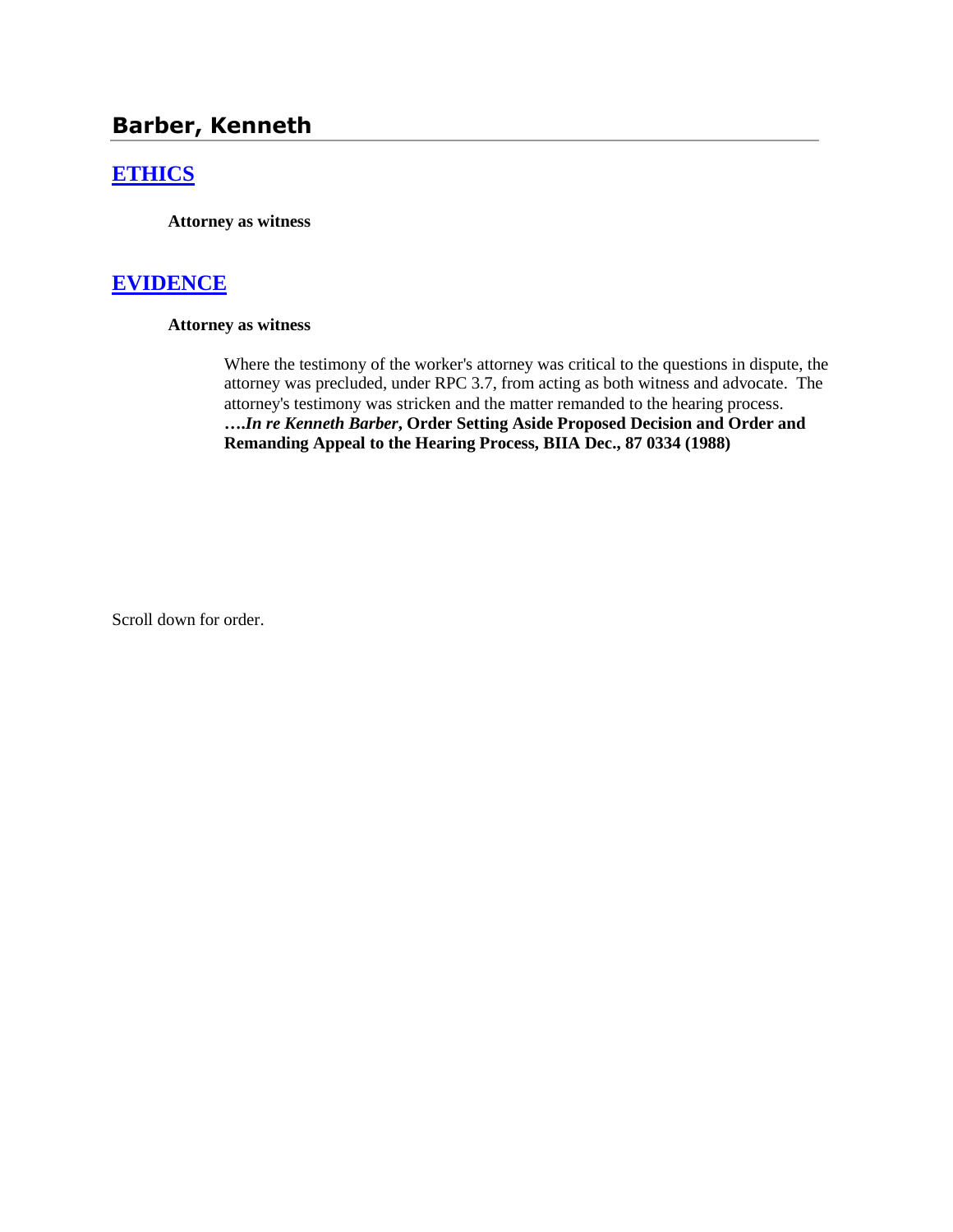### **BEFORE THE BOARD OF INDUSTRIAL INSURANCE APPEALS STATE OF WASHINGTON**

**IN RE: KENNETH BARBER ) DOCKET NOS. 87 0334 & 87 0335 ) CLAIM NOS. H-933901 & H-730751 ) )** APPEARANCES: Claimant, Kenneth Barber, by Michael E. Nelson, Attorney at Law Employer, Blackstock Masonry, Inc., None Department of Labor and Industries, by The Attorney General, per Thornton Wilson, Assistant In Docket Nos. 87 0334 and 87 0335, Claim Nos. H-933901 and H-730751, the claimant filed an appeal on January 28, 1987 from an order of the Department of Labor and Industries dated January 6, 1987, which adhered to the provisions of a prior Department order dated October 8, 1986, which distributed a third party settlement as follows: "WHEREAS, the claimant has recovered \$312,574.00, and RCW 51.24.060 requires distribution of the settlement proceeds as follows: 1) Net share to attorney for fees and costs (\$156,841.00); 2) Net share to claimant (\$106,787.76); and 3) Net share to Department (\$48,945.24). WHEREAS, the Department of Labor and Industries declares a statutory lien against the claimant's third party recovery for the sum of \$85,532.04; NOW THEREFORE, demand is hereby made upon the claimant to reimburse the Department in the amount of \$48,945.24. IT IS FURTHER ORDERED no benefits or compensation will be paid to or on behalf of the claimant until such time the excess recovery totaling \$31,267.71 has been expended by the claimant for costs incurred as a result of the condition(s) covered under this claim." **REMANDED TO THE HEARING PROCESS**. **DECISION**

Pursuant to RCW 51.52.104 and RCW 51.52.106, this matter is before the Board for review and decision on a timely Petition for Review filed by the Department of Labor and Industries to a Proposed Decision and Order entered on September 30, 1987. The Proposed Decision and Order

**) ORDER SETTING ASIDE PROPOSED DECISION AND ORDER AND REMANDING APPEAL TO THE HEARING PROCESS**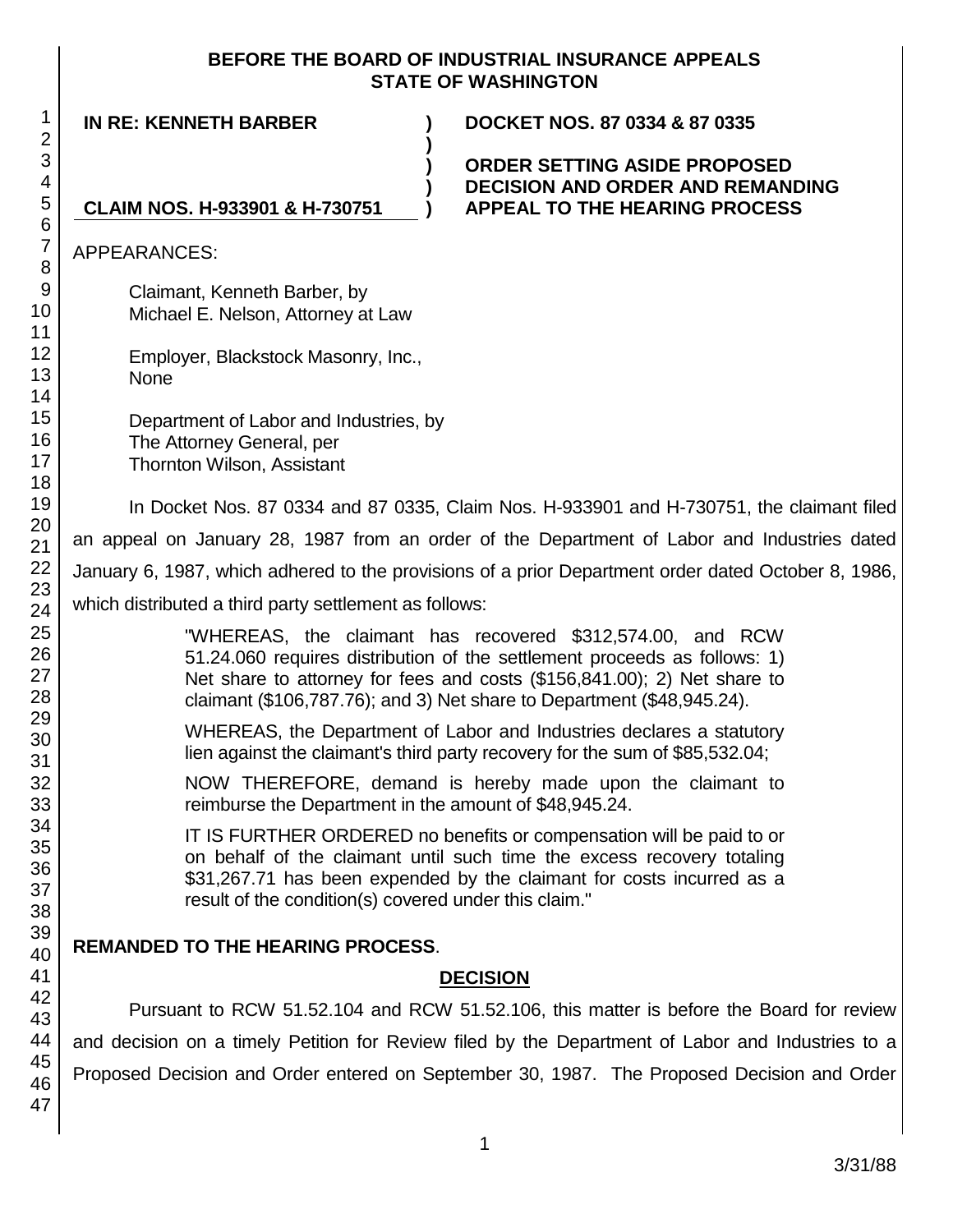reversed the Department order of October 8, 1986 (sic) and directed that the Department issue a further order recalculating the Department lien in conformity with the Proposed Decision and Order.

The Department's Petition for Review challenges the Proposed Decision and Order's finding that Mr. Barber in fact made no recovery for any expenses under Claim No. H-933901 in the settlement of his third party action and the Proposed Decision and Order's conclusion that the Department was equitably estopped from claiming a lien for benefits paid under Claim No. H-933901. However, because of a significant evidentiary error, we cannot resolve these substantive issues at this juncture. For the Department also argues that the Industrial Appeals Judge erred in permitting claimant's attorney, Mr. Michael Nelson, to testify on claimant's behalf on the critical issues in dispute. Because we agree that RPC 3.7 precludes Mr. Nelson from acting both as advocate and witness, we conclude that his testimony must be stricken, the Proposed Decision and Order vacated, and the matter remanded to a different Industrial Appeals Judge for further proceedings and for the issuance of a further Proposed Decision and Order.

RPC 3.7 provides:

"A lawyer shall not act as advocate at a trial in which the lawyer or another lawyer in the same firm is likely to be a necessary witness except where:

(a) The testimony relates to an issue that is either uncontested or a formality;

(b) The testimony relates to the nature and value of legal services rendered in the case; or

(c) The lawyer has been called by the opposing party and the court rules that the lawyer may continue to act as an advocate; or

(d) The trial judge finds that disqualification of the lawyer would work a substantial hardship on the client and that the likelihood of the lawyer being a necessary witness was not reasonably foreseeable before trial.

"The Department objected to Mr. Nelson's testimony. More importantly, Mr. Nelson was clearly aware prior to trial that he was an essential witness and listed himself as such at least as early as the May 7, 1987 conference. Indeed, since Mr. Nelson represented Mr. Barber in his third party suit, his testimony is critical to the questions in dispute - whether the Department was equitably estopped from asserting a lien for more than \$14,998.41, and whether claimant had recovered expenses incurred under Claim No. H-933901 in his settlement of his third party action for the earlier injury sustained under Claim No. H-730751.